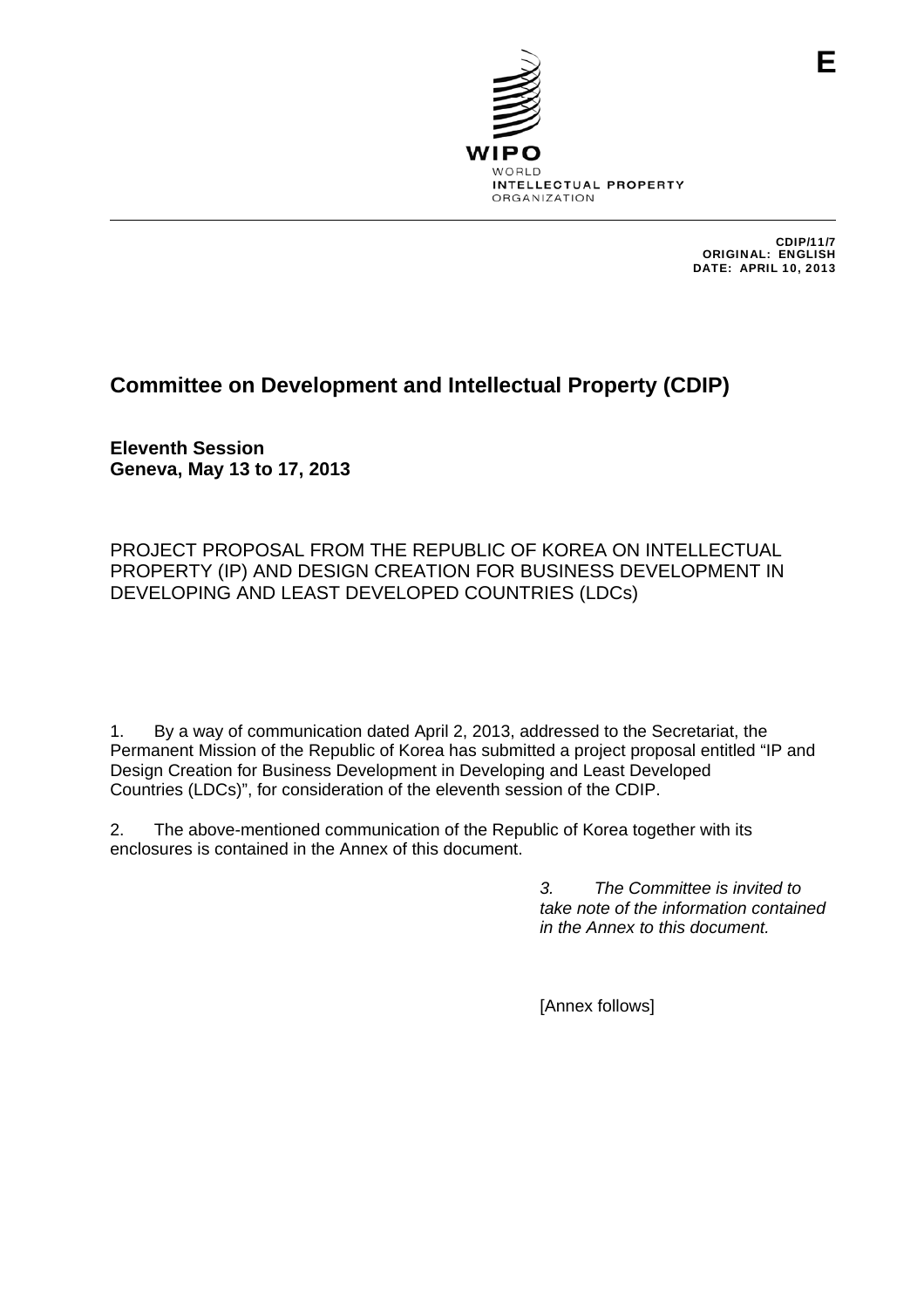

#### PERMANENT MISSION OF THE REPUBLIC OF KOREA **GENEVA**

#### KGV/73/2013

The Permanent Mission of the Republic of Korea to the United Nations Office and other International Organizations in Geneva presents its compliments to the Secretariat of the World Intellectual Property Organization (WIPO) and has the honor of writing with regard to the convening of the Eleventh Session of the Committee on Development and Intellectual Property (CDIP), to be held in Geneva 13-17 May 2013.

In this regard and as a contribution to the efforts made to implement the 45 recommendations of the WIPO Development Agenda, the Permanent Mission of the Republic of Korea wishes to submit a proposal for a project on IP and Design Creation for Business Development in Developing and Least Developed Countries and to request that this proposal be distributed as an official document to be examined and considered for adoption during the aforementioned session of the CDIP. Along these lines, please find the enclosed proposal.

The Permanent Mission of the Republic of Korea to the United Nations Office and other International Organizations in Geneva avails itself of this opportunity to renew to the Secretariat of the World Intellectual Property Organization (WIPO) the assurances of its highest consideration.

Geneva, 2 April 2013

Enclosed: As stated.

Secretariat World Intellectual Property Organization 34, Chemin des Colombettes 1211 Geneva 20



Avenue de l'Ariana 1 P.O.Box 42 1211 GENEVA 20 Tel : +41 (0) 22 748 00 00 Fax : +41 (0) 22 748 00 01 E.mail: mission.korea-rep@ties.itu.int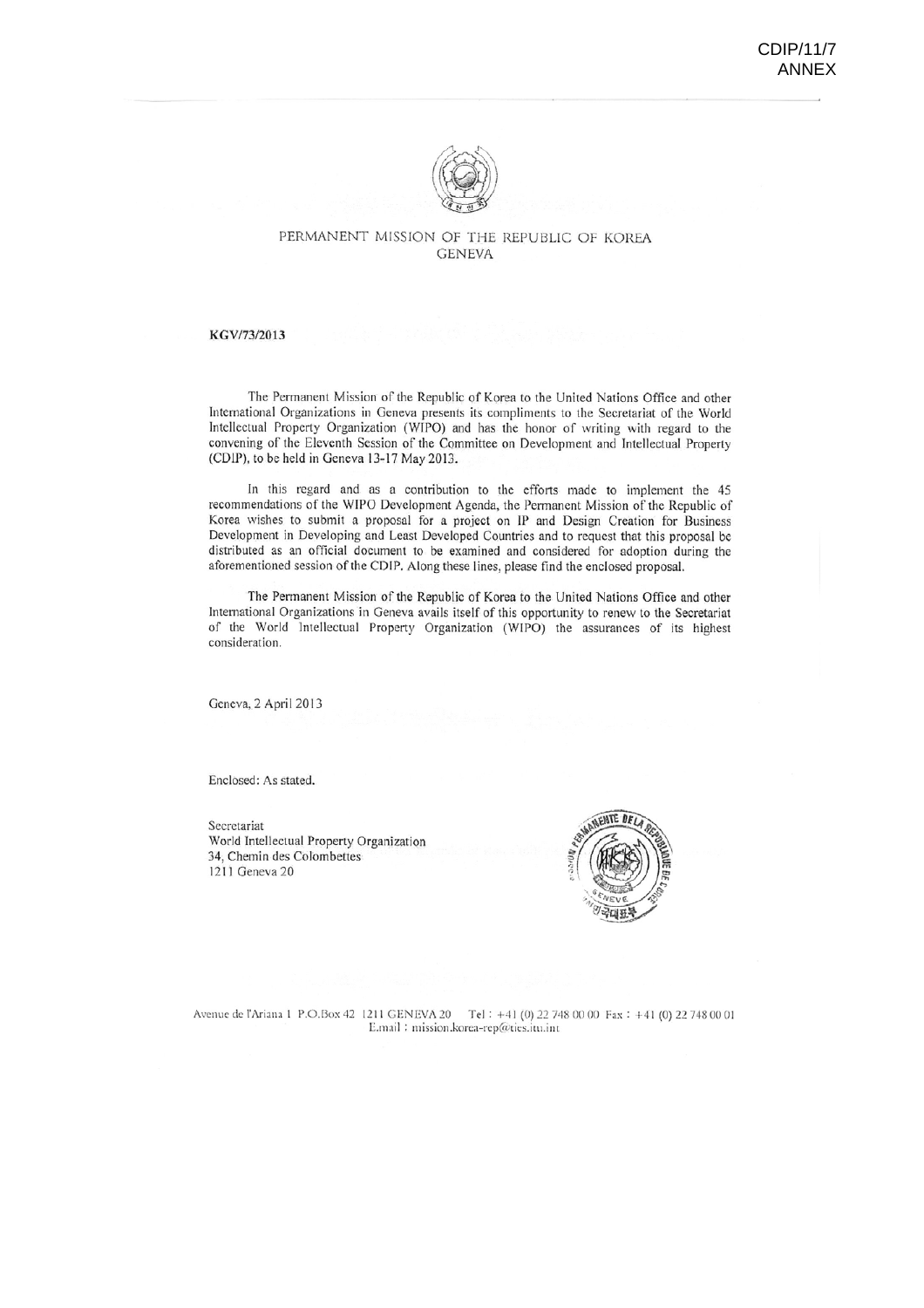# **PROJECT PROPOSAL**

prepared by the Republic of Korea

## **1.SUMMARY**

**1) Project Code** : 4, 10

**2) Title** : IP and Design Management for Business Development in Developing and Least Developed Countries(LDCs)

### **3) Development Agenda Recommendation(s) :**

### **Cluster A: Technical Assistance and Capacity Building**

Recommendation No. 4: Place particular emphasis on the needs of small and mediumsized enterprises (SMEs) and institutions dealing with scientific research and cultural industries and assist Member States, at their request, in setting up appropriate national strategies in the field of intellectual property.

Recommendation No. 10: To assist Member States to develop and improve national intellectual property institutional capacity through further development of infrastructure and other facilities with a view to making national intellectual property institutions more efficient and promote fair balance between intellectual property protection and the public interest. This technical assistance should also be extended to sub-regional and regional organizations dealing with intellectual property.

**4) Project Duration** : 24 months

**5) Project Budget** : To be determined in consultation with the WIPO Secretariat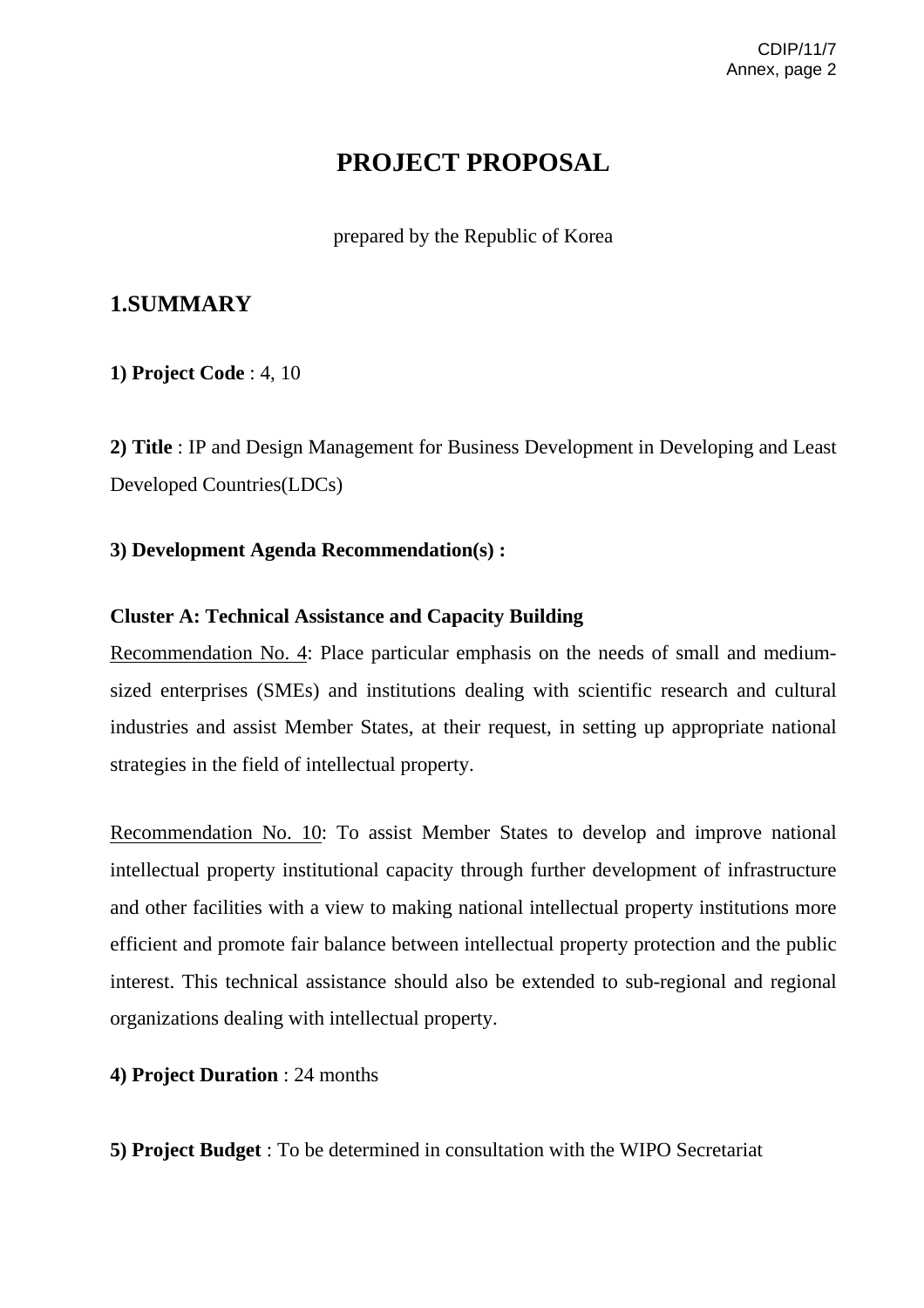## **2. PROJECT DESCRIPTION**

### **1) Introduction**

Increasingly products are enjoying prestige and international recognition due to their design characteristics. In many cases, products benefit from the strategic use of design as an intellectual property right(IPR). A design strategy adds value to the product, helps raise its market demand and increases economic return for its producers; however, developing countries and LDCs face specific and common challenges, many of which are related to effective design awareness, management and protection.

The proposal by the Republic of Korea will cover the development of strategies and assistance for the whole process from application to registration. Such strategies can be a key factor in raising the capability to protect and manage design rights, while raising public awareness of the issue.

### **2) Objectives**

The project aims to address Development Agenda Recommendations No.4 and No.10 to achieve the following objectives:

-To contribute to the business development of SMEs by encouraging investment in design through the strategic use of IPR.

-To raise awareness on the impact of product design on business development for SMEs and the importance of the role of intellectual property offices in the process of implementing this project for SMEs.

### **3) Delivery strategy**

The project will be implemented in two or three countries with a view to develop a design strategy in each country. Countries will be selected based on certain conditions including: the existence of a legal framework for the design protection; governmental